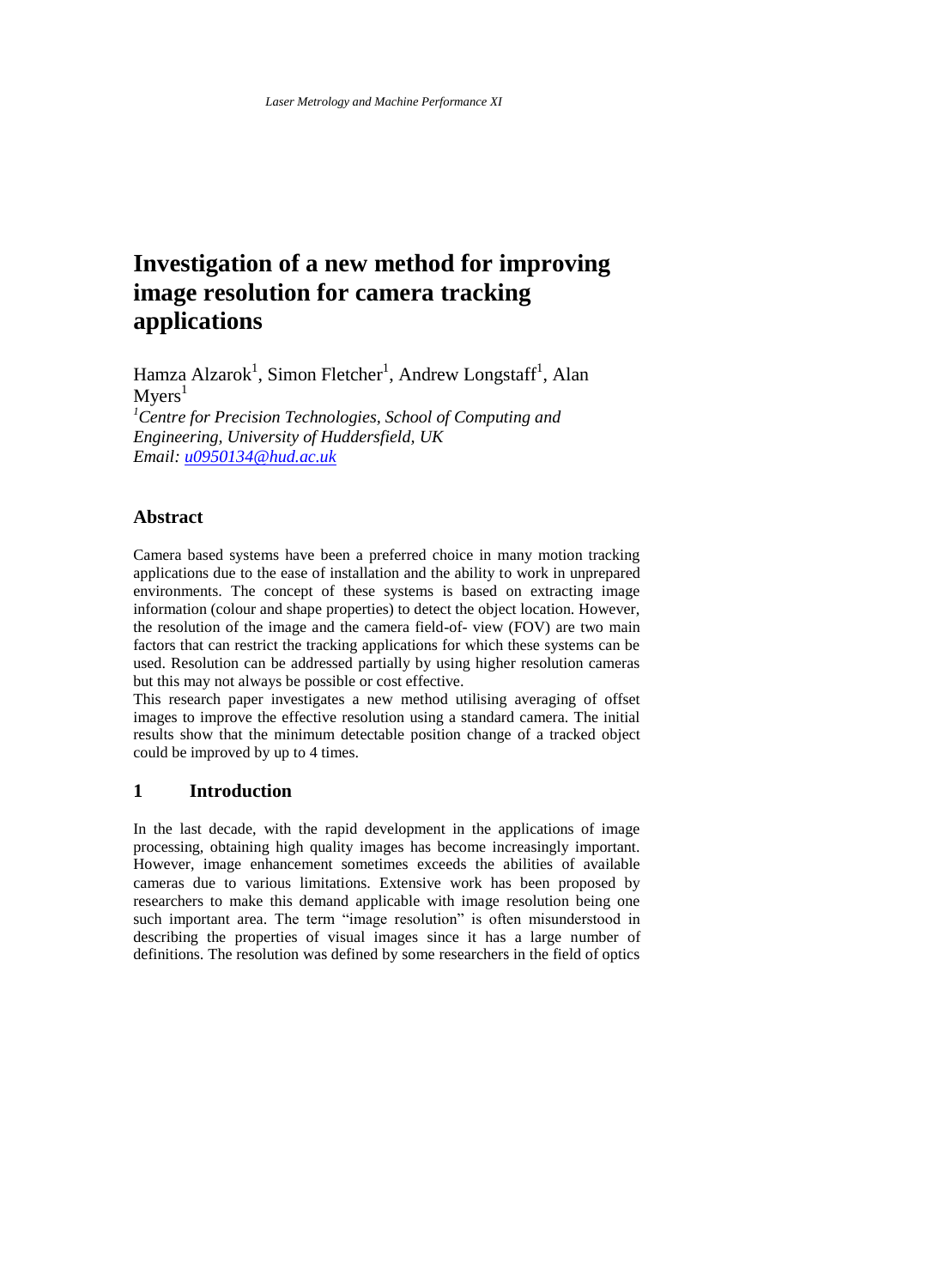in terms of the modulation transfer function (MTF). However, MTF was also used for characterizing the response of the vision system to an arbitrary input [\[1\]](#page-9-0). On the other hand, in the field of image processing and computer vision, the term resolution can be described in three different ways; spatial resolution, brightness resolution and temporal resolution. In this paper, the term resolution only refers to the spatial resolution and therefore simply defined as the smallest measurable detail in a visual presentation [\[2\]](#page-9-1).

#### **1.1 Challenges in imaging enhancement**

The spatial resolution of the image is restricted by the imaging sensors or the imaging acquisition device. Modern image sensors such as a charge-coupled device (CCD) and a complementary metal-oxide-semiconductor (CMOS) active-pixel sensor are basically arranged in a two-dimensional array to obtain two-dimensional image signals. The size of the pixel in the first place defines the spatial resolution of the captured image. The higher spatial resolution of the imaging system can be obtained if a higher density of the sensors is used. When an imaging system with inadequate detectors is used to generate images, the aliasing from low spatial sampling frequency produces low resolution images with "blocky" effects.

 In order to enhance the spatial resolution of an imaging system, one of the straightforward ways is to increase the density of the sensor by minimizing the size of the pixel [\[3\]](#page-9-2). However, as the pixel size of the sensor decreases, the amount of light incident on each sensor also reduces, and leads to an increase in the shot noise [\[4\]](#page-9-3). Moreover, the hardware cost of the sensor rises with the increase of the density of the sensor or correspondingly pixel density of the image. Therefore, the limitation of the hardware on the sensor size restricts the spatial image resolution that can be obtained [\[5\]](#page-9-4).

 While the spatial image resolution is limited by the image sensor, the details of the image (high frequency bands) are also restricted by the optics, because of lens blur (associated with point spread function of the image sensor (PSF)), effects of the lens aberration, diffractions of the aperture and optical blurring due to motion [\[3\]](#page-9-2).

 Designing and building imaging chips and optical components to generate very high-resolution images is often not a feasible or practical solution in most real applications, such as tracking cameras, due to the increased cost. Furthermore, increasing the size of the chip in order to involve a large number of pixels requires an increase in the capacitance, and that leads to a reduction in the frame and/or data transfer rate [\[6\]](#page-9-5).

 In target tracking applications, a wide FOV camera should be used if a large area needs to be under view. However, the downside will be low resolution which can be partially addressed by using higher resolution cameras but as stated this may not be a practical solution. In order to use multiple cameras, the relationship between camera views needs to be manually or automatically computed [\[7\]](#page-9-6), hardware and high computational cost again is another concern. If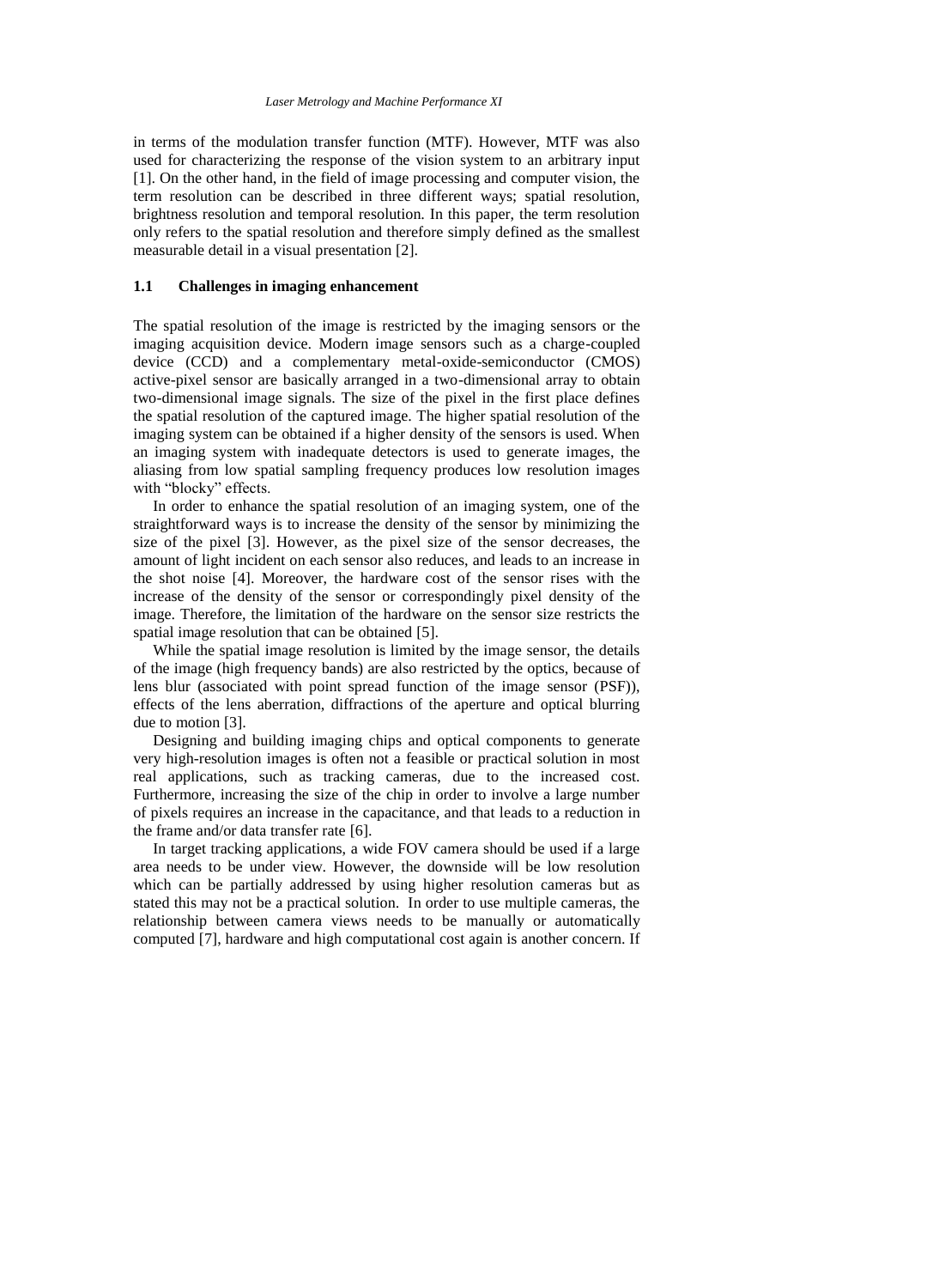the multiple cameras are not stationary, then the speed and path of the object has to be considered in order to obtain the correspondence between cameras.

 Another possible way to overcome the problem of resolution is to accept the degradations of the image and use signal processing in order to post process the captured images, to avoid computational and hardware costs. These techniques are called Super Resolution (SR), and in some literature, the process is referred to as Resolution Enhancement (RE) [\[3\]](#page-9-2).

 In robotics applications, Solving the Simultaneous Localization And Mapping problem (SLAM) is one of the fundamental problems in robotics but has mainly been applied to Automated Guided Vehicles (AGVs), and it has recently received a lot of attention in research [\[8\]](#page-9-7). Due to the market price factor, high resolution cameras have not been introduced as a good choice for solving the localization problem for robots, low cost alternatives such as Kinect sensor cameras was introduced in some recent research [\[9\]](#page-9-8), the sensors succeeded in navigating the robot motion, however they failed in providing an accurate information about the location in the presence of unprepared environments [\[10\]](#page-9-9).

#### **1.2 Super resolution techniques**

The SR techniques can be defined as a process of obtaining a High Resolution (HR) image from low resolution observations [\(Figure 1\)](#page-2-0). The principle of these techniques was based on the fact that the change in the relative motion between the camera and the scene leads to a change in the information of each single Low Resolution (LR) frame, so by combining and fusing all frames via a reconstruction process, an SR image of the true scene can be generated [\[11\]](#page-9-10).



Figure 1: SR reconstruction from LR frames.

<span id="page-2-0"></span>According to Katsaggelos et al [\[12\]](#page-9-11), the topic of super resolution was addressed in the early 80s by Tsai and Huang [\[13\]](#page-9-12) in one of the first papers in the signal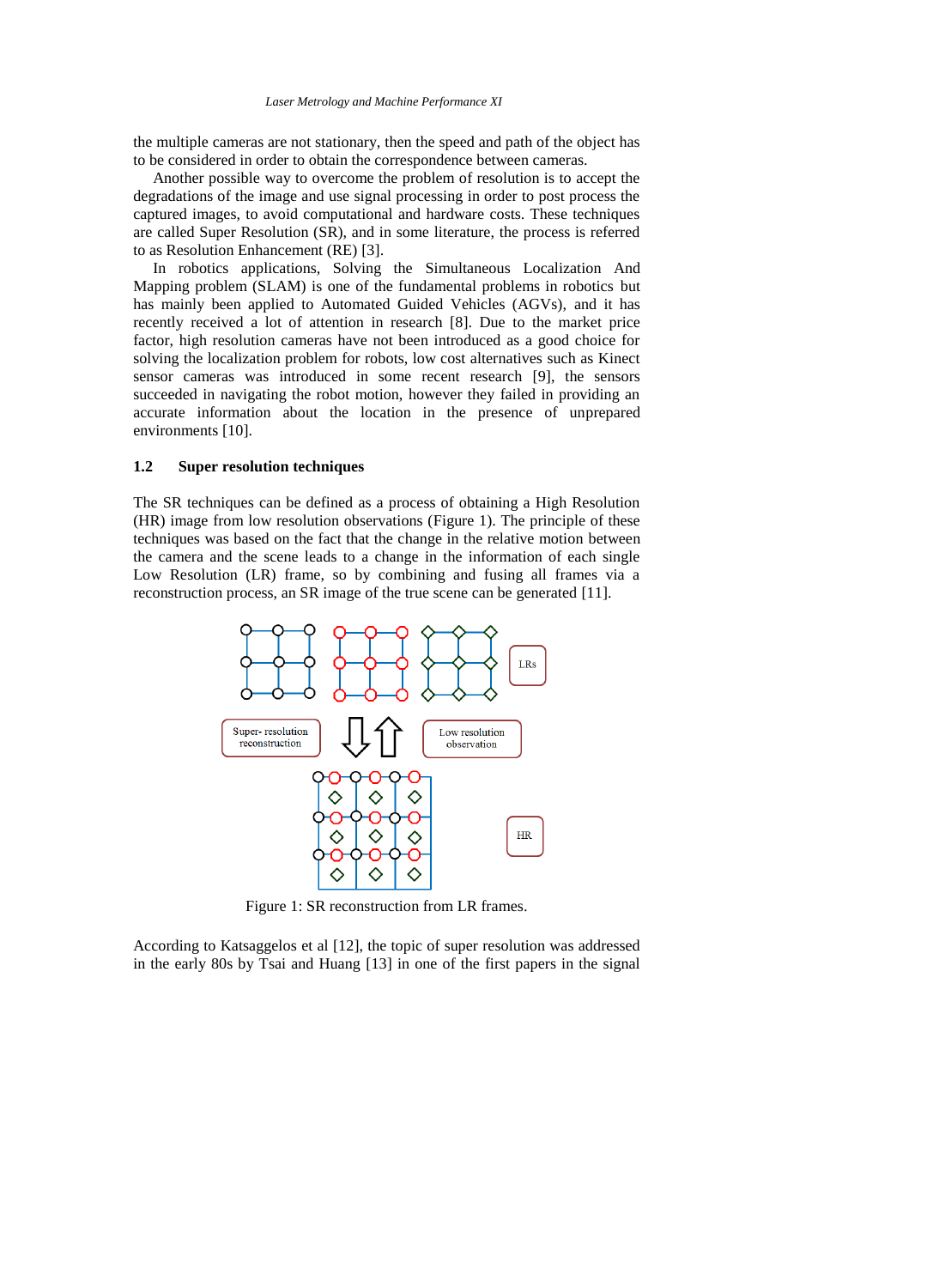processing community, the work was aimed to improve the resolution of Landsat images, and since then the SR process has been applied to a variety of fields, such as video printing, medical images, and improvement of the quality of images obtained by one CCD. The problem of SR was also described by Negroponte [\[14\]](#page-9-13) at the media Lab when a salient still was obtained from video sequences. The SR problem arises when the high resolution image needs to be created from a video sequence, and this problem is more difficult when the video sequence has been compressed [\[15\]](#page-9-14).

 The technique of Projection onto Convex Sets (POCS) was first introduced by Stark[\[16\]](#page-9-15)for solving the SR problem, and the suggested solution was based on a set of constraints, the modified techniques was later applied for multi camera surveillance image [\[17\]](#page-9-16). The advantage of the algorithm is in the simplicity of techniques and the flexibility in including a priori information. However, the proposed method is applicably limited because of a slow convergence rate. Also, the final solution basically depends on the initial guess. Adaptive filtering techniques have also been applied for super resolution reconstruction [\[18\]](#page-10-0), suggested algorithms are based on least squares and pseudo Recursive Least Squares (RLS). Later, a Kalman filter was proposed [\[19,](#page-10-1) [20\]](#page-10-2) as a promising technique, but it is still in a development state. The idea of these algorithms was built on the assumption that the information regarding the motion between the obtained images and the blur operators is known. However, the main drawback of these techniques is in the associated accuracy due to the assumptions and the high computational cost.

 Irani and Peleg [\[21\]](#page-10-3) proposed a Iterative Back-Projection technique for enhancing monochrome and colour low resolution images. The principle of the algorithm is based on determining the difference between the simulated and observed low resolution images. The difference value represents the back projection error which is used as initial guess in the next iteration. With increasing number of iterations, the error will be minimized and hence a high resolution output will be obtained. The advantage of this technique is the ability to solve the issue of noise and blur. However, the approach does not provide an explicit solution.

 This paper investigates a new technique for improving the effective spatial resolution of images using a standard camera. The proposed technique is based on generating a high resolution (HR) image from a set of low resolution (LR) images or a set of video frames by utilising the averaging of offset images to reconstruct a high resolution image with additional information about the scene. The simplicity of the proposed technique will make the implementation of a robot-tracking system easier compared to the implementation process for mechanical trackers. Moreover, the reliability of obtained information, the low computational and hardware cost can also be added to the advantages of the introduced technique.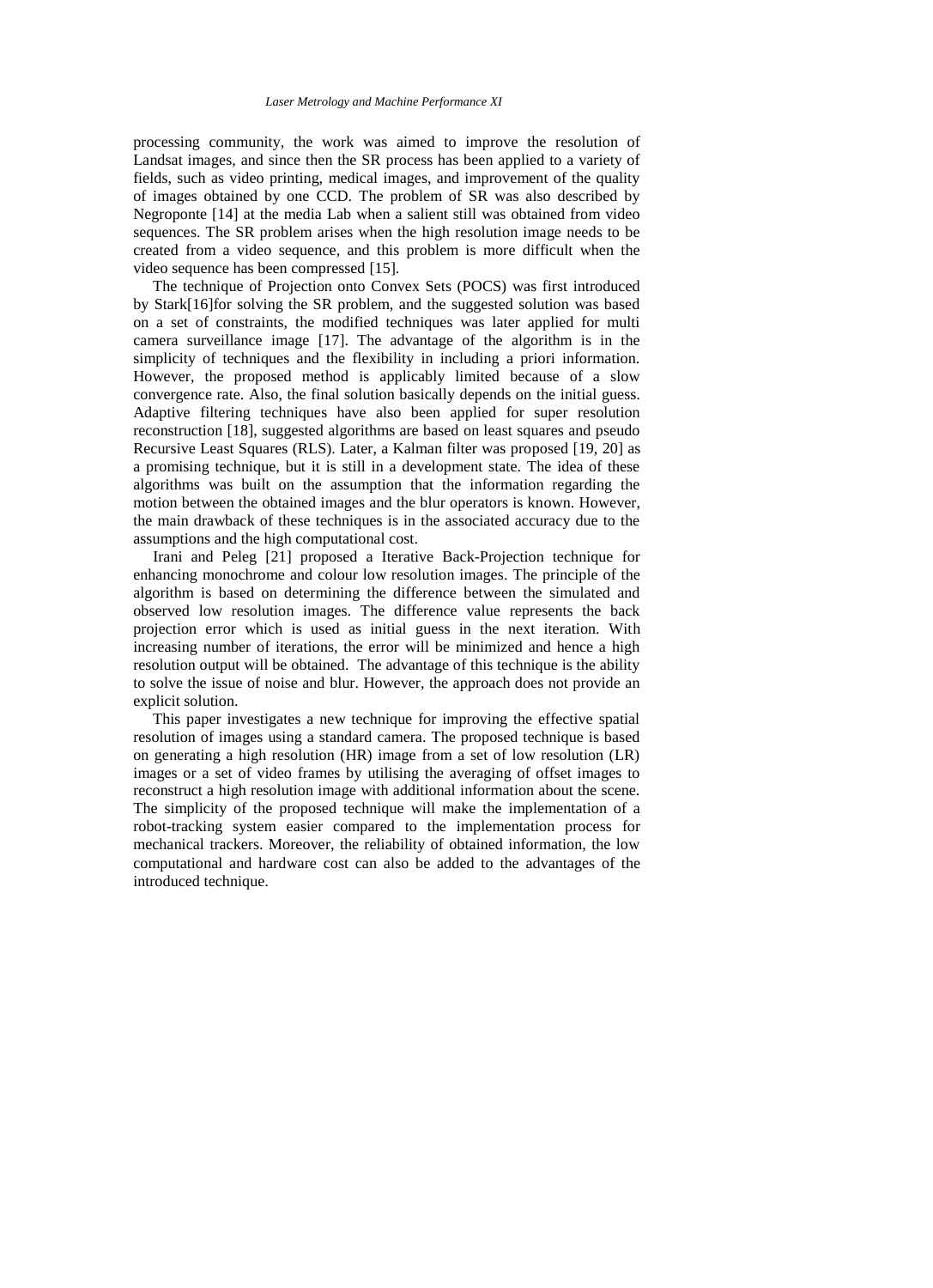## **2 The principle of the proposed technique**

The proposed technique [\(Figure 2\)](#page-4-0) employs similar steps to other super resolution constructions methods except that a controlled measured physical shift, smaller than the basic spatial resolution of the camera, is used to generate extra information for the SR image generation, reducing the need to make assumptions. The first step is the registration process; the aim of this step is to estimate the motion and correct the differences between LR frames. The proposed motion estimation algorithm detects circular objects (fiducial points) in each LR image by utilizing image information on colour and shape and hence allows detection of the position of each object (centres and radius); the change in object position from a frame to the next frame is basically equivalent to the camera motion. The fact that the image offsets are smaller than the resolution means that some, but not all, of the pixels register changes. Moreover, each object in the experimental work consists of two nominally concentric circles, the object offset can be calculated from the small difference between the centres of the two circles and measuring a series of these with different offsets will indicate the effective resolution.

 The next step is the interpolation and shift process. The interpolation process will be first performed, the advantage of this step is to increase the number of pixels in the raw images so that phase shifting can occur at the spatial resolution required to match the small physical shifts so that the sequence of images line up. However, the magnification factor in the presented work is restricted by two factors; the resolution of the image and the camera shift value. The reason behind restricting the value of interpolation is because the reconstruction process will not provide much useful information if the magnification factors are large or mismatched [\[22\]](#page-10-4). After applying the interpolation, different sub pixel shifts on LR images will be performed. The advantage of the proposed technique is the ability of the algorithm to shift images at a resolution less than one pixel.





Figure 2: Block diagram of the proposed technique.

<span id="page-4-0"></span>The last step is the reconstruction process is where the offset LR images will be averaged to build a high resolution image. The offset between the nominally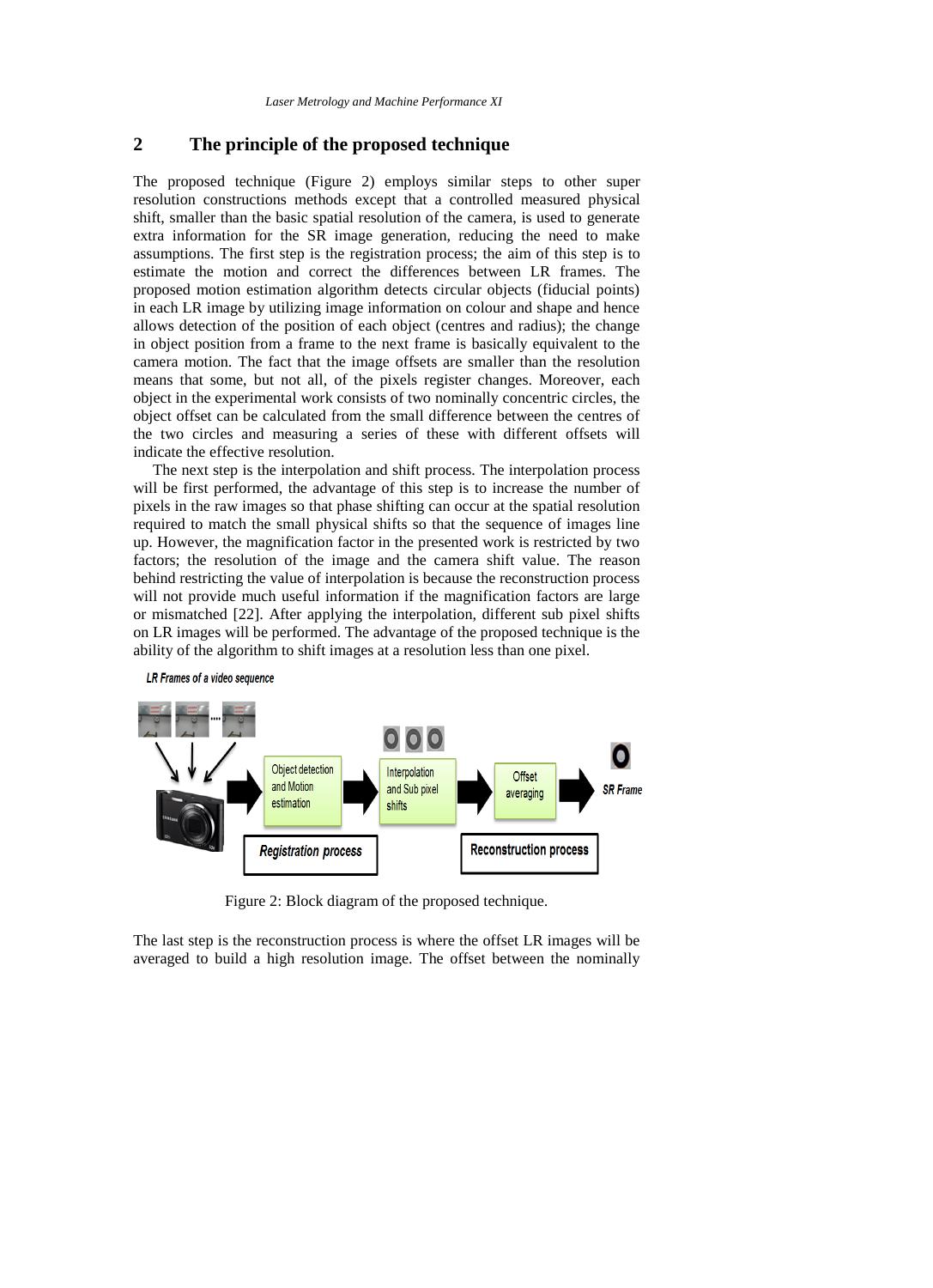concentric circles of the averaged (reconstructed) image will show the quality of enhancement from the proposed method.

#### **3 The experiment set up**

In order to evaluate the feasibility of the proposed image averaging technique to improve image resolution, a standard camera typically used for personal use (Samsung ST200F) was used to track multiple objects (coloured red). The camera has an effective resolution of 16.1 megapixels for still images. However, because the camera was used in video mode during the experiments, the resolution was reduced to almost 1 mega pixel (0.9216 megapixels). The objects differ in the value of the offset between the centres of two nominally concentric circles. The ability to detect these offsets will indicate effective resolution.

 In [Figure 3,](#page-5-0) it can be seen that the object is divided into two rows; the upper row involves objects with vertical displacements, and the lower row for objects with horizontal displacements. The camera was mounted on a numerically controlled axis and a Renishaw XL80 laser interferometer was used to measure and record actual positions. The experiment has been repeated 20 times, and 400 images have been captured. Referring to the aforementioned principle, if the camera moves a fixed and small amount relative to the base resolution, the image will be recorded slightly differently on the camera. Repeating this process, realigning the images and averaging them should improve the effective clarity and resolution.



Figure 3: Board of objects hanged on the wall (left) and Experimental setup (right).

<span id="page-5-0"></span>[Figure 3\(](#page-5-0)left) shows the first step of tracking objects. A measurement tape was used to measure the width of the image at the image depth in order to determine the approximate resolution of the image. The base resolution at this distance was almost 800µ*m* which is wholly insufficient for tracking, for example, a robot.

$$
Horizontal\ resolution \cong \frac{990.60 \times 1000}{1280} = 774 \ \mu \text{m/pixel}
$$

The next step is setting up the experiment as shown in [Figure 3\(](#page-5-0)right). The camera was mounted on the test rig in front of the objects, and the axis programmed to provide a horizontal displacement of the camera. Two step sizes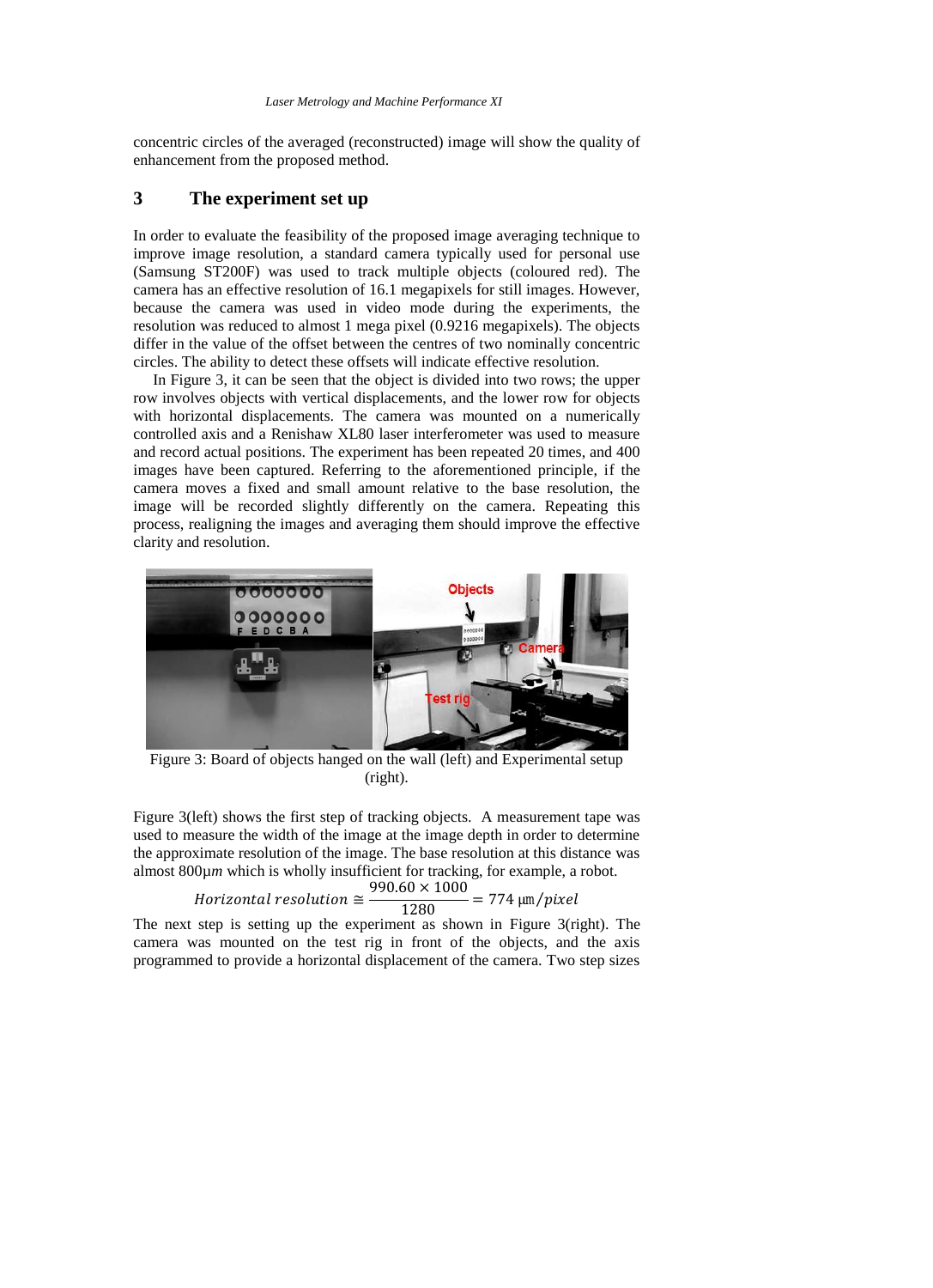of 50µ, and 100µ were chosen to compare with unprocessed images to provide three points on a chart to see if there is a linear or exponential relationship between the improvement and number of averaged images. The laser interferometer (XL80) will record the position errors during the experiment (see [Figure 3\)](#page-5-0). This was used as a backup so that if variations were experienced it could help correlate with position error. In reality, the axis was very accurate within 2µm.

 In this experiment, we analyse 6 objects in front of the moving camera. Objects (A to F see [Figure 3\)](#page-5-0) have real horizontal offsets in of 100, 1000, 2000, 3000, 4000, and 5000µm respectively. By using Matlab programming, our proposed algorithm extracts the motion information. The feature-based tracking algorithm is based on variation of object features in images (shape and colour). The measured offsets and standard deviations for tracked objects have been measured (in image units) for each experiment, and the results obtained classified according to the value of camera shift. Therefore, we have three cases: Case one: raw images with no camera shifts. Case two: images with a horizontal camera shift of 100µ*m*, and the number of processed images is 10 images. Case three: images with a horizontal camera shift of  $50\mu m$ , and the number of processed images is 20. These the three image cases were applied on 20 experiments to obtain sufficient data for statistical analysis.

| <b>Objects</b> | Nominal    | Nominal    | Measured          | Measured          | Measured          |  |
|----------------|------------|------------|-------------------|-------------------|-------------------|--|
|                | offsets in | offsets in | offsets in pixels | offsets in pixels | offsets in pixels |  |
|                | um         | pixels     | (case1)           | (case2)           | (case3)           |  |
| А              | 100        | 0.13       | 0.04              | 0.11              | 0.12              |  |
| в              | 1000       | 1.29       | 0.89              | 5.54              | 10.83             |  |
| C              | 2000       | 2.58       | 2.15              | 11.10             | 22.98             |  |
| D              | 3000       | 3.88       | 2.82              | 16.95             | 34.13             |  |
| E.             | 4000       | 5.17       | 3.64              | 22.72             | 45.27             |  |
|                | 5000       | 6.46       | 4.67              | 28.37             | 57.36             |  |

<span id="page-6-0"></span>Table 1: A comparison made between real and measured offsets of the objects.

Note: real offsets in [Table 1](#page-6-0) are nominal values, the accuracy of the laser printer that generated the artefact needs confirming although a basic microscope check indicated that it was within 30µm and suitable for this application. [Table 1](#page-6-0) shows a proportional relationship between the real offsets of the objects, and the measured offsets from images in image units (pixels).

 In case two, and three, when the camera moves with a displacement of 100µ*m*, and 50µ*m*, the offsets of objects in images will increase 5 and 10 times (respectively) compared to the offsets in case one. Moreover, [Table 2](#page-7-0) shows that the increase in number of averaged offsets (case two and three) minimized the detectable pixel size in the image and hence increased the effective spatial resolution of the image. On the other hand, the relationship between the value of camera displacement and standard deviation is inverse, and that can be clearly notified from [Table](#page-7-1) 3, the highest standard deviations (poorest performance) is obtained when there is no movement for the camera in front of the object.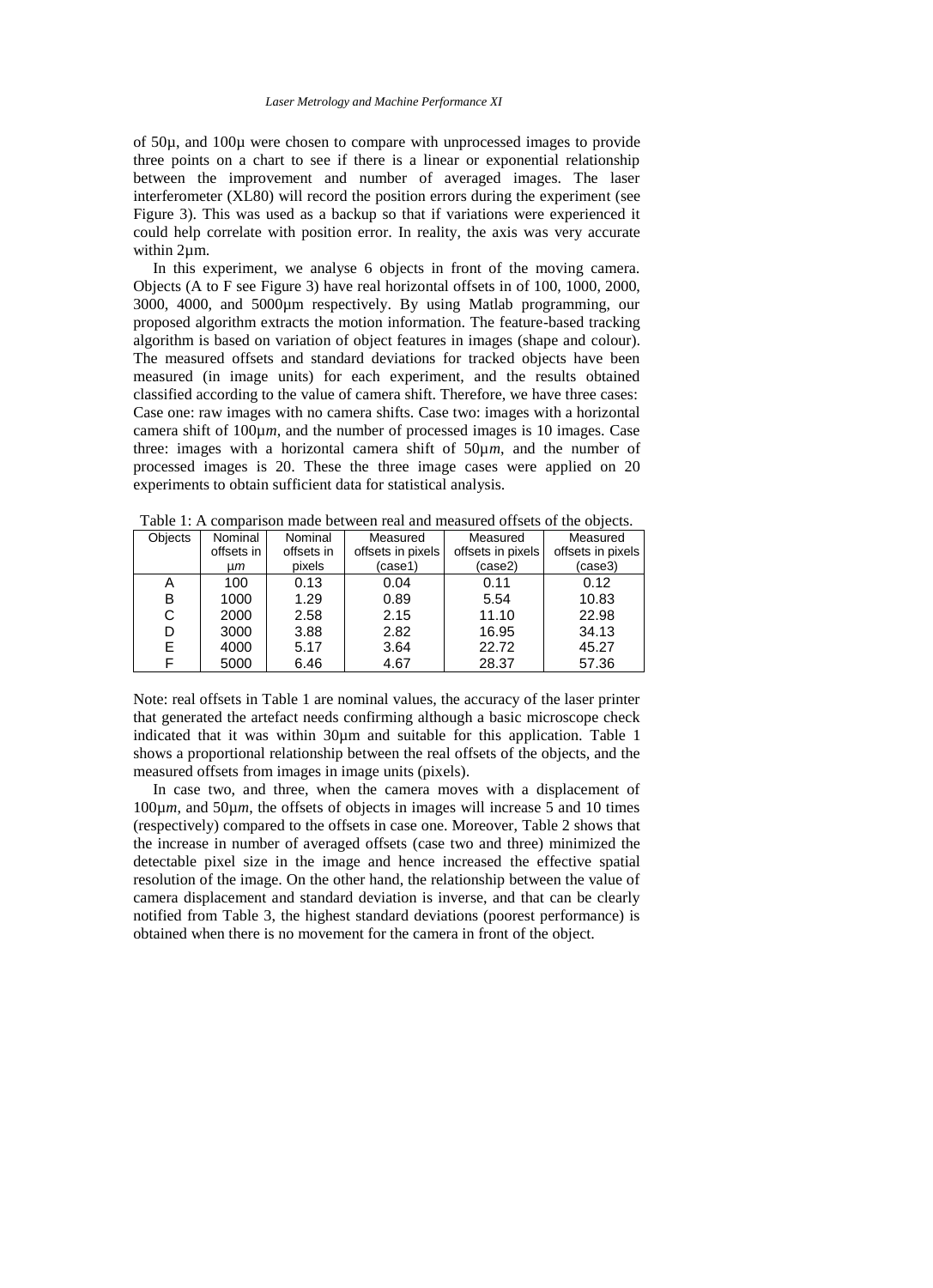#### *Laser Metrology and Machine Performance XI*

<span id="page-7-0"></span>

| <b>Objects</b> | Nominal offsets | Pixel ratio | Pixel ratio (case | Pixel ratio |
|----------------|-----------------|-------------|-------------------|-------------|
|                | (pixels)        | (case 1)    |                   | (case 3)    |
| Α              | 0.13            | 3.23        | 1.22              | 1.12        |
| в              | 1.29            | 1.46        | 0.23              | 0.12        |
| С              | 2.58            | 1.20        | 0.23              | 0.11        |
| D              | 3.88            | 1.37        | 0.23              | 0.11        |
| E              | 5.17            | 1.42        | 0.23              | 0.11        |
|                | 6.46            | 1.38        | 0.23              | 0.11        |
|                |                 |             |                   |             |

Table 2: Effective pixel ratio in the averaging cases.

## pixel ratio =  $\frac{Camera\ pixels}{Fff_{ext}}$ Effective pixels

<span id="page-7-1"></span>Table 3: Standard deviation (µm) calculated for offset images.

| Objects $\vert$ STD ( $\vert \mu m$ ) (case 1) $\vert$ STD ( $\vert \mu m$ ) (case 2) $\vert$ |       |       | $STD(\mu m)$ (case 3) |  |
|-----------------------------------------------------------------------------------------------|-------|-------|-----------------------|--|
| A                                                                                             | 360.9 | 67.5  | 72.8                  |  |
| B                                                                                             | 313.0 | 93.2  | 72.3                  |  |
| С                                                                                             | 289.2 | 113.9 | 98.6                  |  |
| D                                                                                             | 241.0 | 102.3 | 55.1                  |  |
| E.                                                                                            | 213.6 | 106.7 | 61.4                  |  |
| F                                                                                             | 245.1 | 88.9  | 47.3                  |  |
| <b>RMS</b>                                                                                    | 281.5 | 96.6  | 69.9                  |  |

The quality of the high-resolution image is obviously related to the number of Averaged LR frames used in the reconstruction process; higher the number of averaged LR frames, better is the quality of the reconstruction.



<span id="page-7-2"></span>Figure 4: The relationship between the average of displacements for the objects and number of experiments.

From [Figure 4,](#page-7-2) it can be seen that the offset of the objects was not constant during the iterations, the highset oscillation was in the case of raw images where there is no movement for the camera, and the oscillations are reduced considerably when the number of averaged offsets increases. Moreover, simulations showed the need to filter images from the effect of noise. The increase in the value of camera shifts leads to a reduction in the standard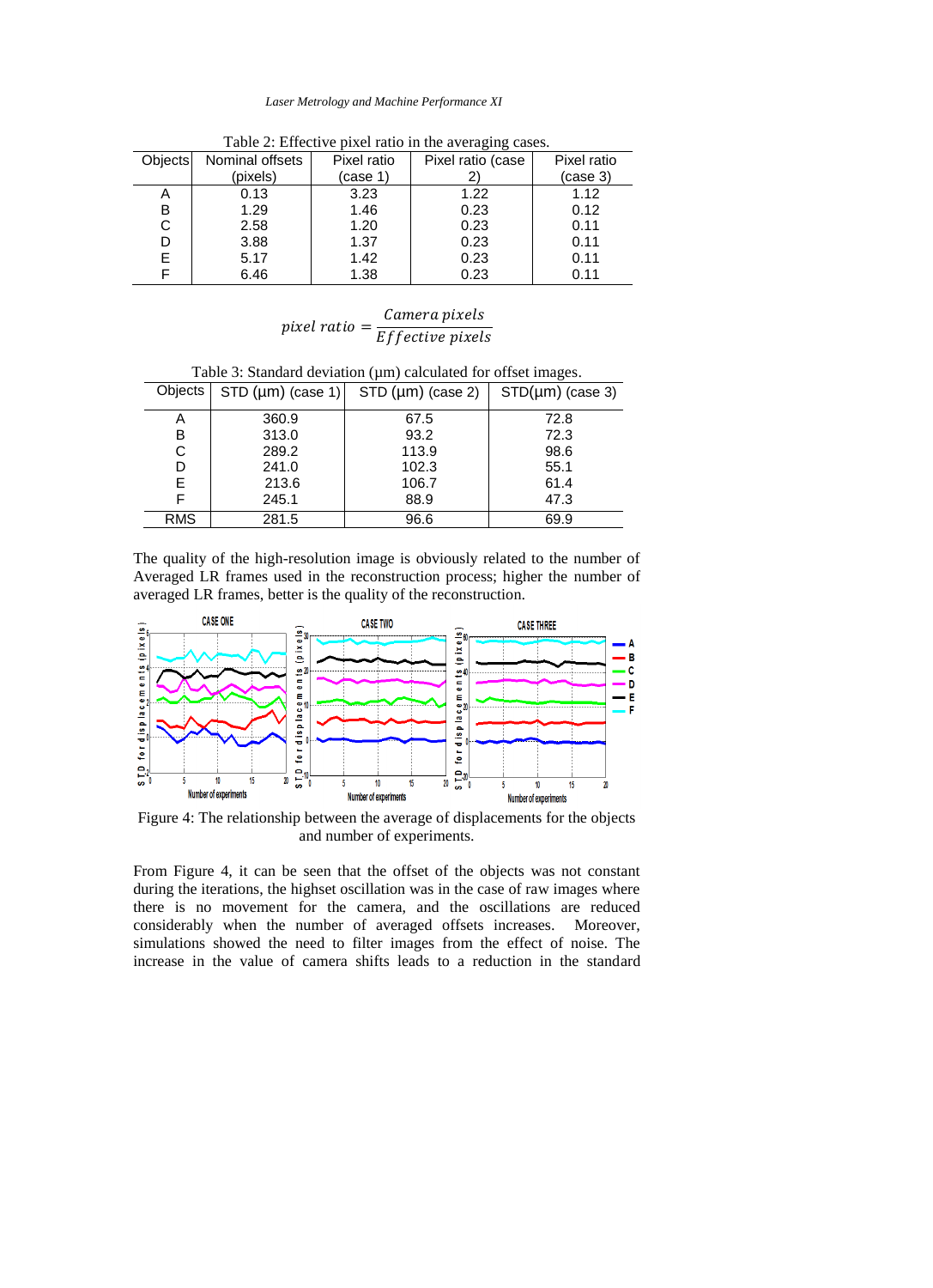deviations for the measured offsets for the tracked objects in the images as shown in [Figure 5.](#page-8-0)



<span id="page-8-0"></span>Figure 5: The relationship between the effective resolution and averaging cases.

It can be seen from [Figure 5](#page-8-0) that relationship between the averaged imaging cases and effective resolution is reasonably exponential and indicates that although the best performance (the lower standard deviation) was achieved by averaging of 20 images, the improvement in using more would be quite small. The averaging of 10 offset images improved the minimum detectable position change of a tracked object by around 3 times. However, averaging of 20 offset images improved the effective resolution by up to 4 times.

#### **4 Conclusions**

In this paper, a new approach has been presented for improving the spatial resolution of low resolution (LR) frames taken by a standard camera, the proposed method is based on the averaging of offset LR images to build an image with high quality. Although the used camera has a low resolution (less than 1mega pixel) during our experiments, the obtained results showed the ability to improve the effective resolution up to 4 times. The proposed technique is shown to be very efficient in terms of the image enhancement. During 20 experiments, the position errors (motion errors) of the moving camera were less than 2µm, and the value of any increase in positioning error should be considered for any future work therefore this will target a Piezo controlled flexure rig which should rotate the camera at high speed to effectively offset the image repeatedly to within an acceptable amount. Due to the simplicity and cost effectiveness of the proposed technique, the implementation of a robot- tracking system will be easier and more efficient compared to the implementation of mechanical trackers.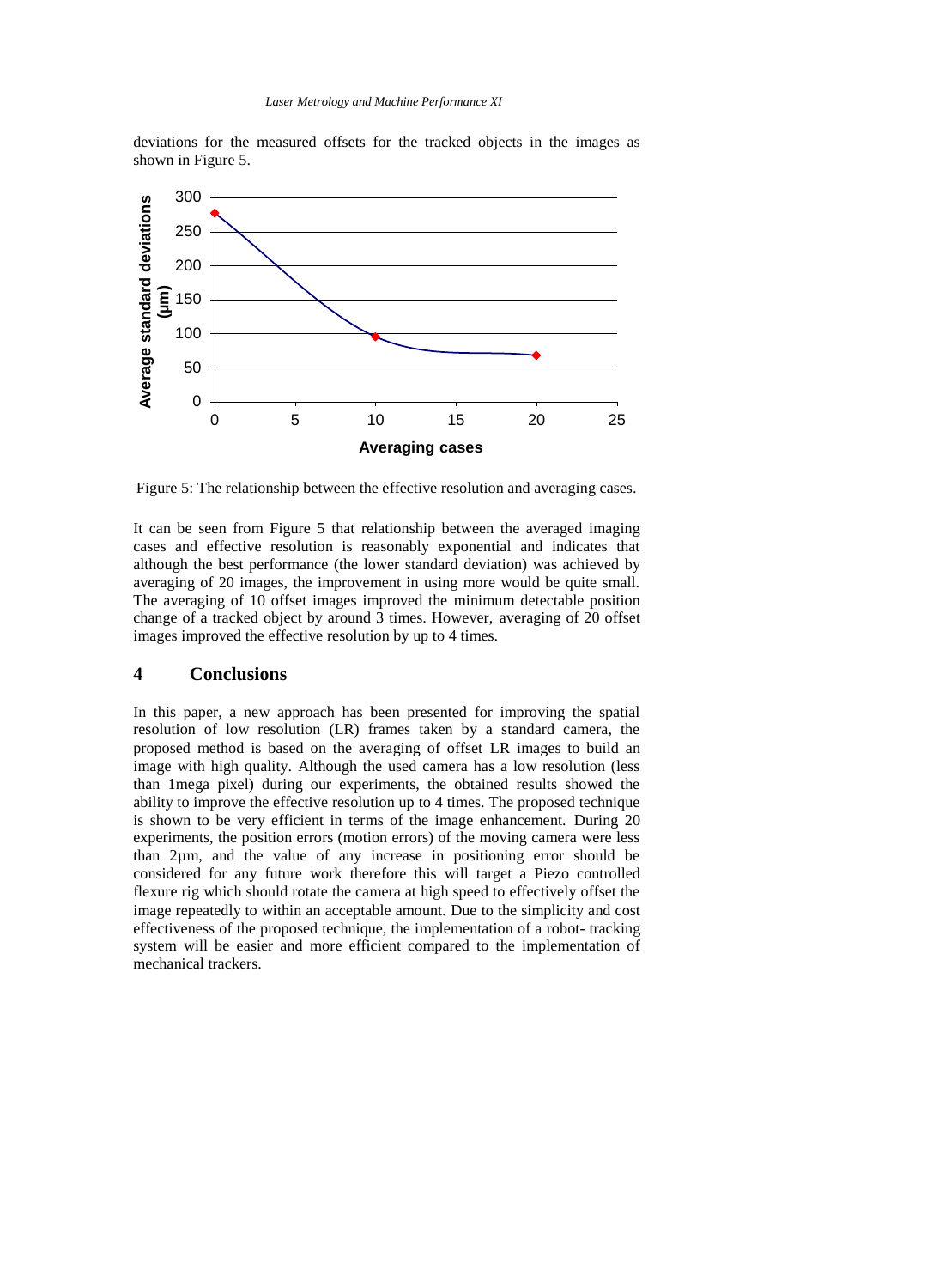## **5 References**

- <span id="page-9-0"></span>1. Baker, S. and T. Kanade. Hallucinating faces. in Automatic Face and Gesture Recognition, 2000. Proceedings. Fourth IEEE International Conference on. 2000.
- <span id="page-9-1"></span>2. Chaudhuri, S. and J. Manjunath, Motion-free Super-resolution2006: Springer.
- <span id="page-9-2"></span>3. Yang, J. and T. Huang, Image super-resolution: Historical overview and future challenges. Super-resolution imaging, 2010: p. 20-34.
- <span id="page-9-3"></span>4. Park, S.C., M.K. Park, and M.G. Kang, Super-resolution image reconstruction: a technical overview. Signal Processing Magazine, IEEE, 2003. 20(3): p. 21-36.
- <span id="page-9-4"></span>5. Chaudhuri, S., Super-resolution imaging2001: Springer.
- <span id="page-9-5"></span>6. Grothe, B. and T. Park, Structure and function of the bat superior olivary complex. Microscopy Research and Technique, 2000.  $51(4)$ : p. 382-402.
- <span id="page-9-6"></span>7. Yilmaz, A., O. Javed, and M. Shah, Object tracking: A survey. Acm computing surveys (CSUR), 2006. 38(4): p. 13.
- <span id="page-9-7"></span>8. Nüchter, A., 3D robotic mapping: the simultaneous localization and mapping problem with six degrees of freedom. Vol. 52. 2009: Springer Science & Business Media.
- <span id="page-9-8"></span>9. Ramey, A., V. González-Pacheco, and M.A. Salichs. Integration of a low-cost RGB-D sensor in a social robot for gesture recognition. in Proceedings of the 6th international conference on Human-robot interaction. 2011. ACM.
- <span id="page-9-9"></span>10. Cunha, J., et al., Using a depth camera for indoor robot localization and navigation. DETI/IEETA-University of Aveiro, Portugal, 2011.
- <span id="page-9-10"></span>11. Bannore, V., Iterative-interpolation super-resolution (iisr), in Iterative-Interpolation Super-Resolution Image Reconstruction2009, Springer. p. 19-50.
- <span id="page-9-11"></span>12. Katsaggelos, A.K., R. Molina, and J. Mateos, Super resolution of images and video. Synthesis Lectures on Image, Video, and Multimedia Processing, 2007. 1(1): p. 1-134.
- <span id="page-9-12"></span>13. Tsai, R. and T.S. Huang, Multiframe image restoration and registration. Advances in computer vision and Image Processing, 1984. 1(2): p. 317-339.
- <span id="page-9-13"></span>14. Negroponte, N., Being digital1996: Random House LLC.
- <span id="page-9-14"></span>15. Alvarez, L.D., R. Molina, and A.K. Katsaggelos, High resolution images from a sequence of low resolution observations. Digital Image Sequence Processing, Compression and Analysis, 2004. 9: p. 233-259.
- <span id="page-9-15"></span>16. Stark, H. and P. Oskoui, High-resolution image recovery from imageplane arrays, using convex projections. JOSA A, 1989. 6(11): p. 1715- 1726.
- <span id="page-9-16"></span>17. Caner, G., A.M. Tekalp, and W. Heinzelman. Super resolution recovery for multi-camera surveillance imaging. in Multimedia and